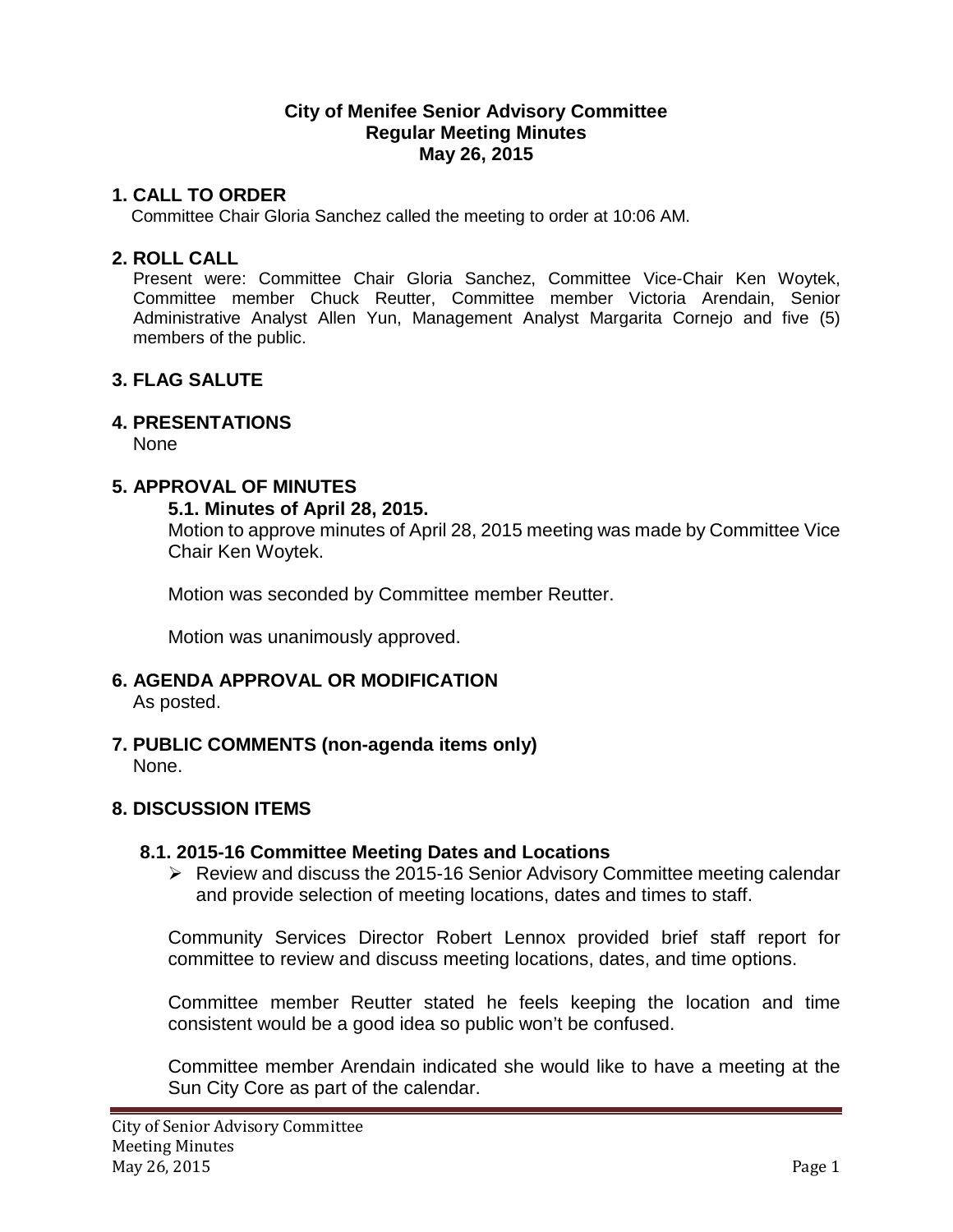Committee Vice Chair Woytek suggested that extraordinary meeting be held offsite.

Committee Chair Sanchez requested staff reach out to SCCA and senior center for meeting locations included as part of meeting calendar.

Community Services Director Lennox indicated staff would reach out to SCCA and senior center for availability times for future meetings, and return with feedback at June 2015.

### **8.2. Parks Master Plan – Workshop #2 Summary Report**

 Receive and File the Parks, Trails, Open Space and Recreation Master Plan, Community Workshop #2 summary report as submitted by RJM Design Group.

Community Services Director Lennox provided a brief summary report on the feedback received at the Parks Master Plan Workshop #2 and Workshop #3.

Committee member Woytek inquired if multi-purpose fields would help address football needs.

Community Services Director Lennox indicated multi-purpose fields would be flexible in addressing football needs and other needs.

### **8.3. Facility Tour Scheduling**

 $\triangleright$  Discuss and confirm preferred date(s) for a comprehensive tour of public park facilities in the City of Menifee.

Community Services Director Lennox requested Committee review and discuss potential dates for completing facility tour, and proposed June 16<sup>th</sup> at 9:00 am as a potential date/time.

Committee members agreed to provide staff with tentative available dates.

# **9. COMMUNITY SERVICES DIRECTOR COMMENTS**

# **9.1. Department Update**

- $\triangleright$  Parks, Trails, Open Space and Recreation Master Plan
- $\triangleright$  Senior Center Renovation
- $\triangleright$  Events and Activities

Senior Administrative Analyst Allen Yun provided update on upcoming events and activities including Independence Day event. Senior Administrative Analyst Allen Yun also provided update on the exterior and interior improvements underway at the Kay Ceniceros Senior Center.